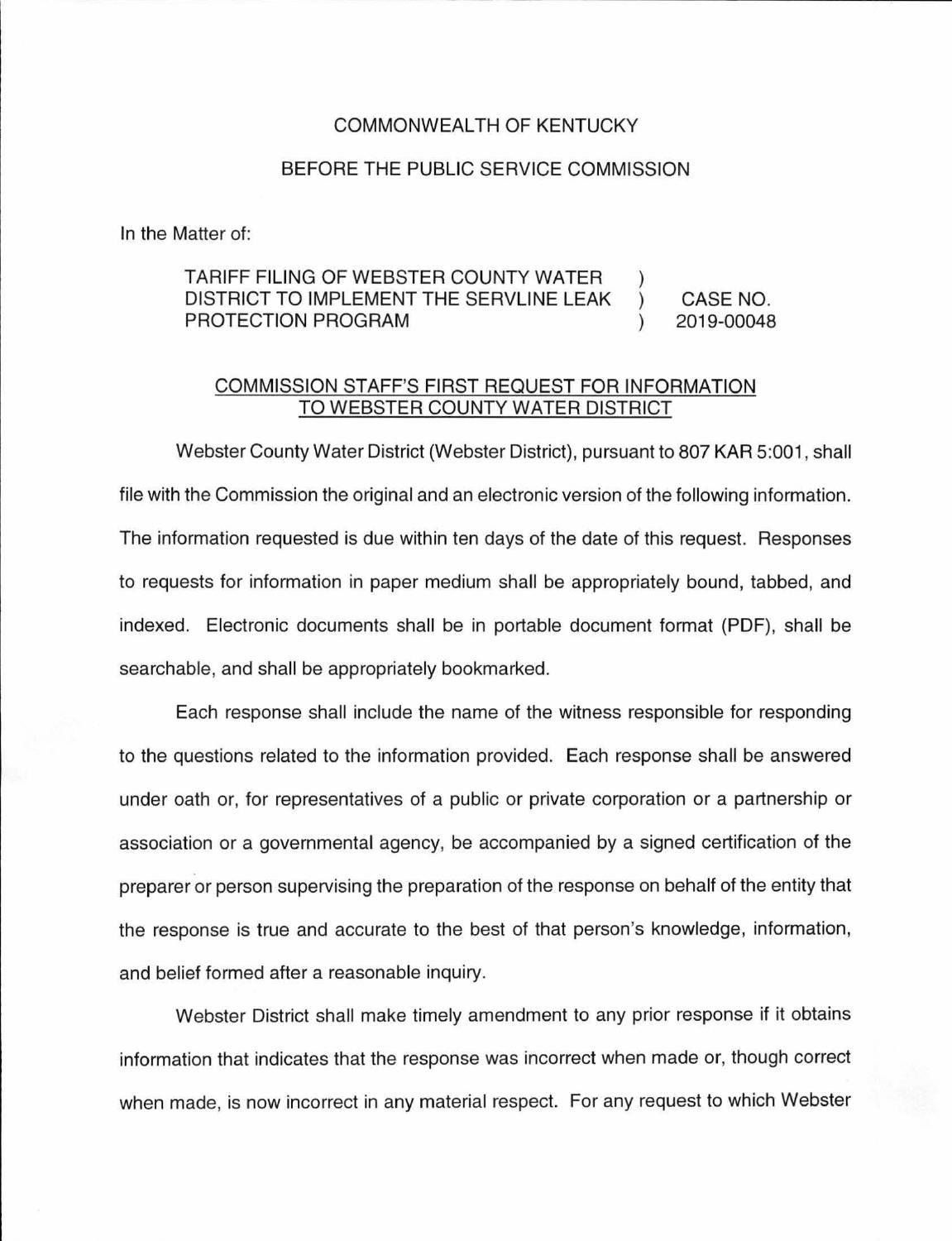District fails or refuses to furnish all or part of the requested information, Webster District shall provide a written explanation of the specific grounds for its failure to completely and precisely respond.

Careful attention should be given to copied material to ensure that it is legible. When the requested information has been previously provided in this proceeding in the requested format, reference may be made to the specific location of that information in responding to this request. When filing a document containing personal information, Webster District shall, in accordance with 807 KAR 5:001, Section 4(10), encrypt or redact the document so that personal information cannot be read.

1. Provide a detailed explanation of the proposed Servline Leak Protection Program.

2. Explain in detail the relationship between Servline and Webster District.

3. Provide a detailed description of Servline, including, but not limited to: corporate structure; business model; and years in existence.

4. Provide verification that Servline is authorized to conduct business in Kentucky.

5. Provide a listing of the states in which Servline operates, the utilities with which Servline partners; the programs that Servline offers for each utility, the utilities for which the ServLine program is "opt out", and the utilities for which the ServLine program is "opt in."

6. State whether Webster District will enter into a written contract with Servline or any independent party. If yes, provide a copy of the contract.

-2- Case No. 2019-00048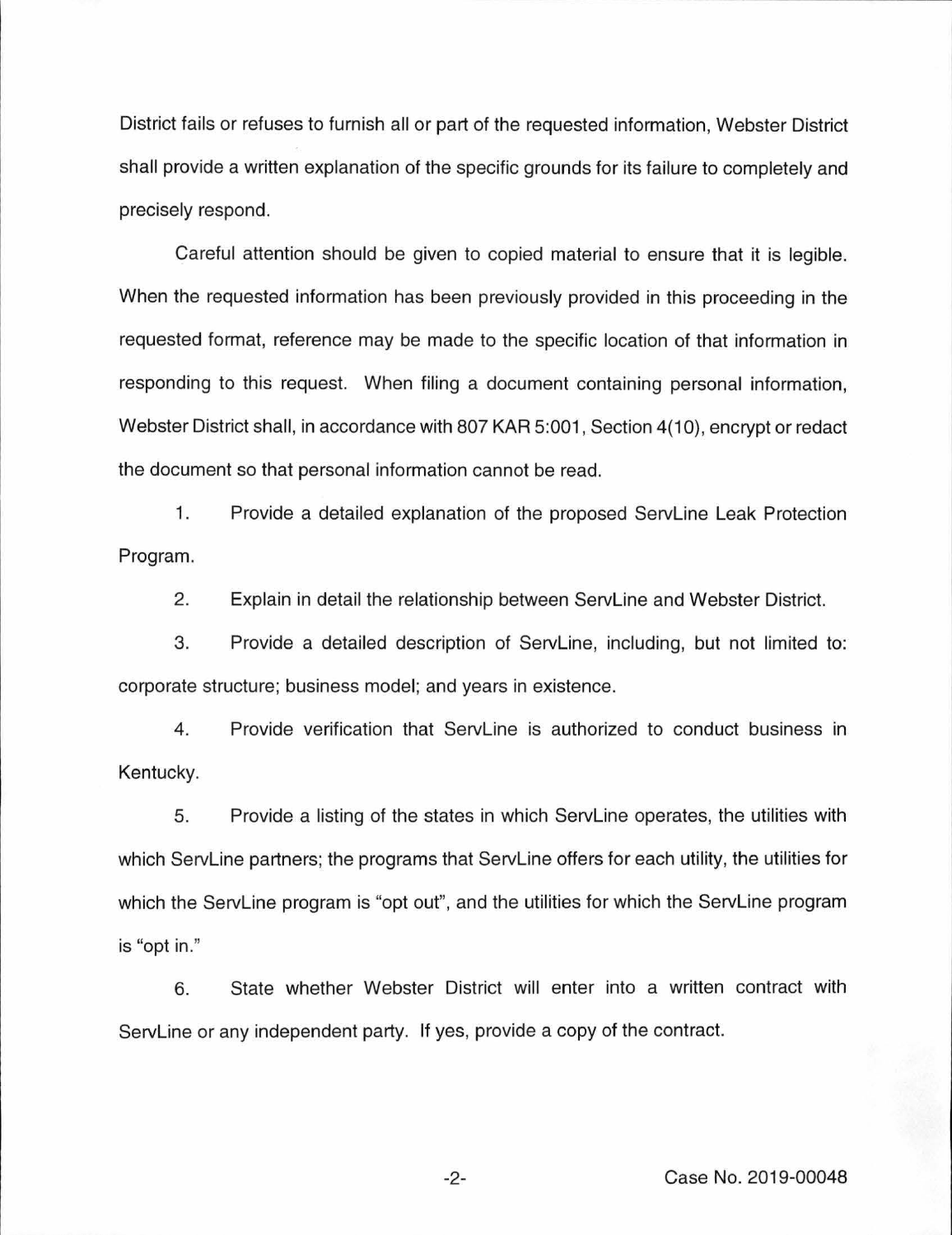7. State whether Webster District considered implementing the ServLine program as an opt-in program instead of an opt-out program. If so, explain why Webster District decided to offer the program as an opt-out program.

8. Refer to the ServLine Information Flyer that was mailed to Webster District's customers on February 6, 2019.

a. Indicate whether Webster District has received any customer feedback from the mailing of this flyer. If so, indicate how many customers contacted the utility regarding the program and how many indicated that they wished to decline protection.

b. State whether line repair and replacement will be completed by Webster District employees.

c. Explain why commercial customers that are served by a meter size larger than two inches are not eligible for the Leak Protection Program.

d. State whether the Line Protection Program is a separate program from the Leak Protection Program. If so, explain.

e. State whether the phone number (888) 204-7681 will be monitored by district employees 24 hours a day, seven days a week.

f. Explain why there is a 30-day waiting period for those who enroll after March 1, 2019.

9. Describe how the Servline program would be beneficial to both customers and Webster District.

10. Refer to the November 8, 2018 Board Minutes of Webster District.

a. Provide a copy of the quote received from ServLine.

-3- Case No. 2019-00048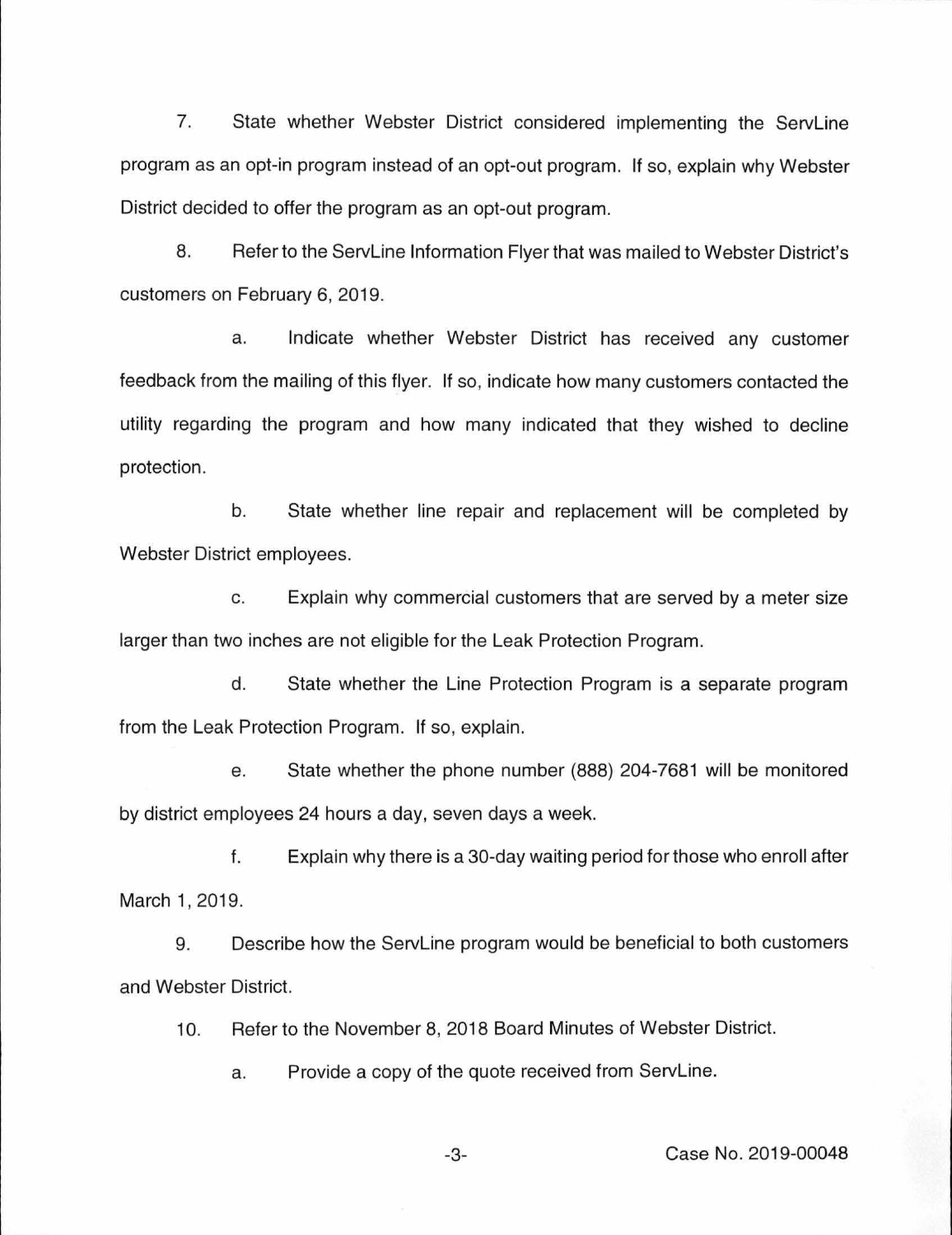b. The Board minutes indicate that Webster District selected Option 3. Provide the details of the other options that were considered.

c. The Board minutes indicate that Option 3 offered residential and commercial customers \$2,500 in coverage.

(1) State whether the \$2,500 is an annual or lifetime limit.

(2) Explain what happens if a customer incurs repair costs in excess of \$2,500.

11 . Refer to proposed tariff sheet 39. The proposed tariff sheet does not contain any language concerning the \$2,500 benefit coverage limit as stated in the November 8, 2018 board minutes. Provide a revised tariff sheet including this condition.

12. Explain whether there is any financial risk for Webster District in offering the Servline program.

13. State whether Webster District will be obligated to make any payments to ServLine.

14. Explain the extent of customer responsibility for payment of a higher-thannormal water bill resulting from a leak covered under this program.

15. Describe the process under which a customer would apply for and receive a leak adjustment.

16. State whether Webster District will provide additional information to its customers with details of the proposed program if the Commission approves the program. If so, provide the information that will be provided to Webster District's customers.

17. If customers have complaints about the program, state whether they will contact Webster District directly or if they will contact Servline.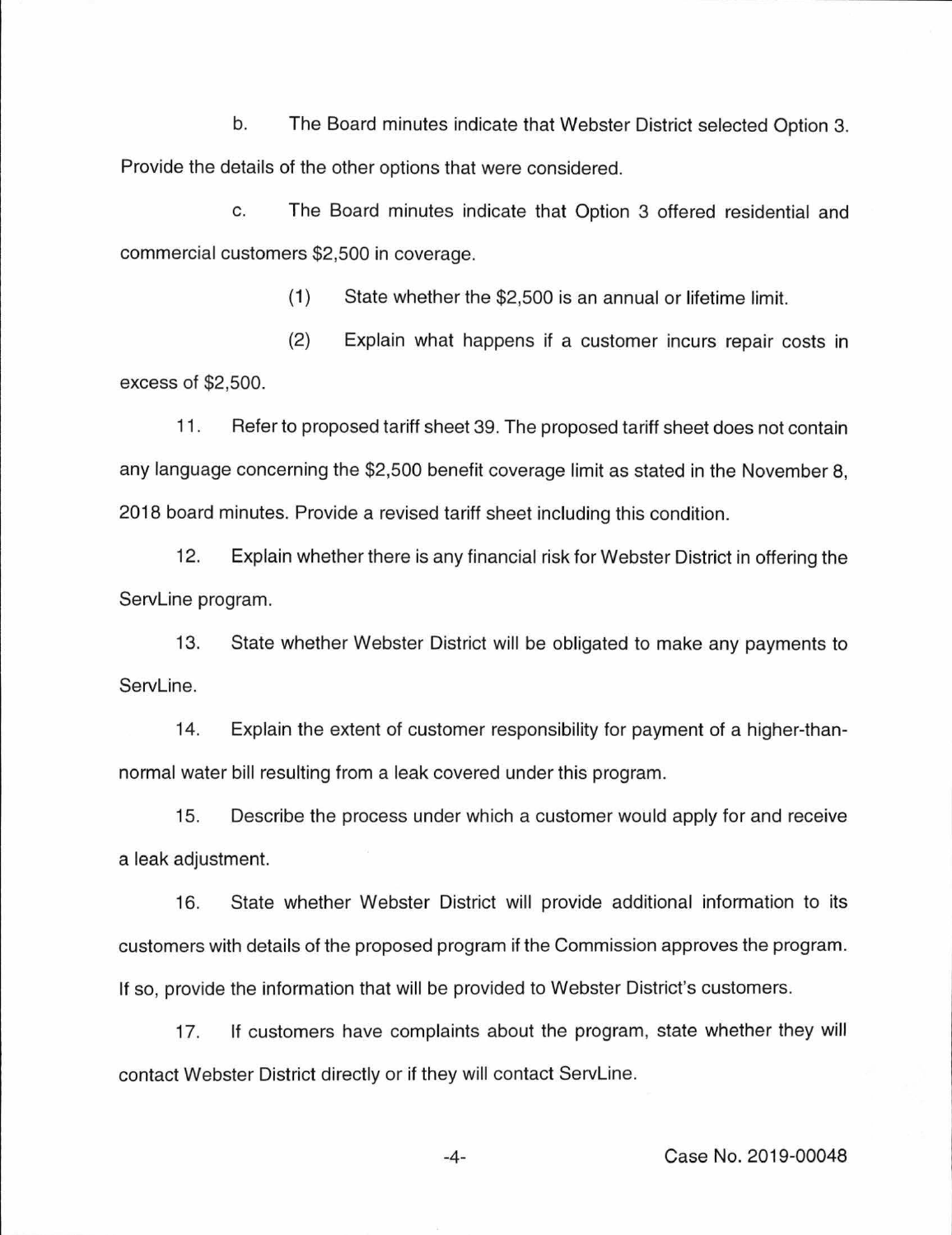18. Provide all calculations and state all assumptions made in establishing the \$1 .80 per month amount determined for the residential customers participating in the program.

19. Provide all calculations and state all assumptions made in establishing the \$5.00 per month program cost for the commercial customers.

20. Provide all calculations and state all assumptions made in establishing the \$10.00 per month program cost for the multiple occupancy commercial customers.

21. Provide a list of the expenses and the amount of each expense incurred by Webster District to provide the proposed service.

22. Explain why the proposed service would not be a disincentive to customers to maintain their facilities properly.

23. Webster District proposed the tariff revisions as new non-recurring charges through the Commission's electronic Tariff Filing System. The proposed charges are recurring monthly charges. Explain how the proposed charges comply with 807 KAR 5:006, Section 1 (6), Section 9, and 807 KAR 5:011 , Section 10.

24. Explain what services a Webster District customer will receive from the ServLine program, beyond those directly related to leak repair.

Gwen R. Pinson Executive Director Public Service Commission P.O. Box 615 Frankfort, KY 40602

DATED **MAR 1 8 2019** 

cc: Parties of Record

Case No. 2019-00048